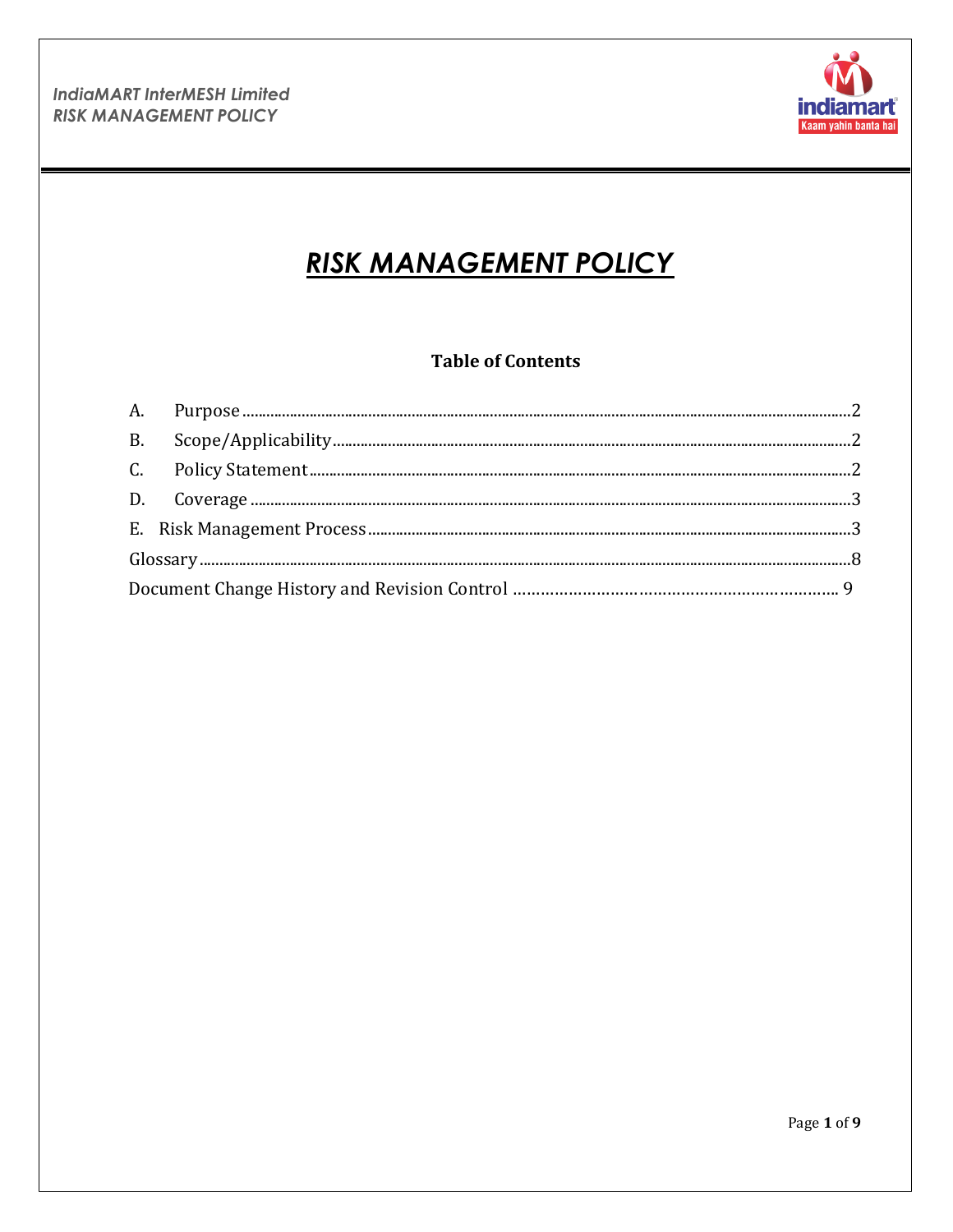

#### <span id="page-1-0"></span>**A. Purpose**

Risk Management is achieved by implementing a suitable set of controls in both policy and practice. These controls may include policies, standards, guidelines, procedures, technologies and/or processes to define and explain instructions to users or other affected parties. This Risk Management Policy sets forth the guidance for the Company to maintain and ensure ongoing compliance with corporate risk management practices and risk tolerance levels as established by the management.

#### <span id="page-1-1"></span>**B. Scope/Applicability**

This policy applies to all the employees and associates of the Company. This includes all users, information systems and paper files at the Company and approved third-party facilities.

#### <span id="page-1-2"></span>**C. Policy Statement**

Risk assessment is the process of identifying risks, assessing and understanding those risks, and prioritizing risks. A formal risk assessment will be performed each year to identify threats / risks to the Company; to determine the risk of these threats occurring; and to recommend appropriate safeguards and countermeasures to reduce both the likelihood of threat occurrence and the effects produced if the threats are realized.

Company's goals for risk management are that risks are identified; risks are documented, understood and managed within tolerances established by management. Risk-acceptance decisions should be consistent with strategic business objectives, and should be explicit and communicated such that the expected return compensates for the risk involved.

In circumstances where the accepted risk of a particular course of action cannot be adequately mitigated, concerned risk owner may ask for a "Management Risk Acceptance Memorandum". Such a memorandum will document the requestor's business justification, for the increased risk and exposure it presents to the Company.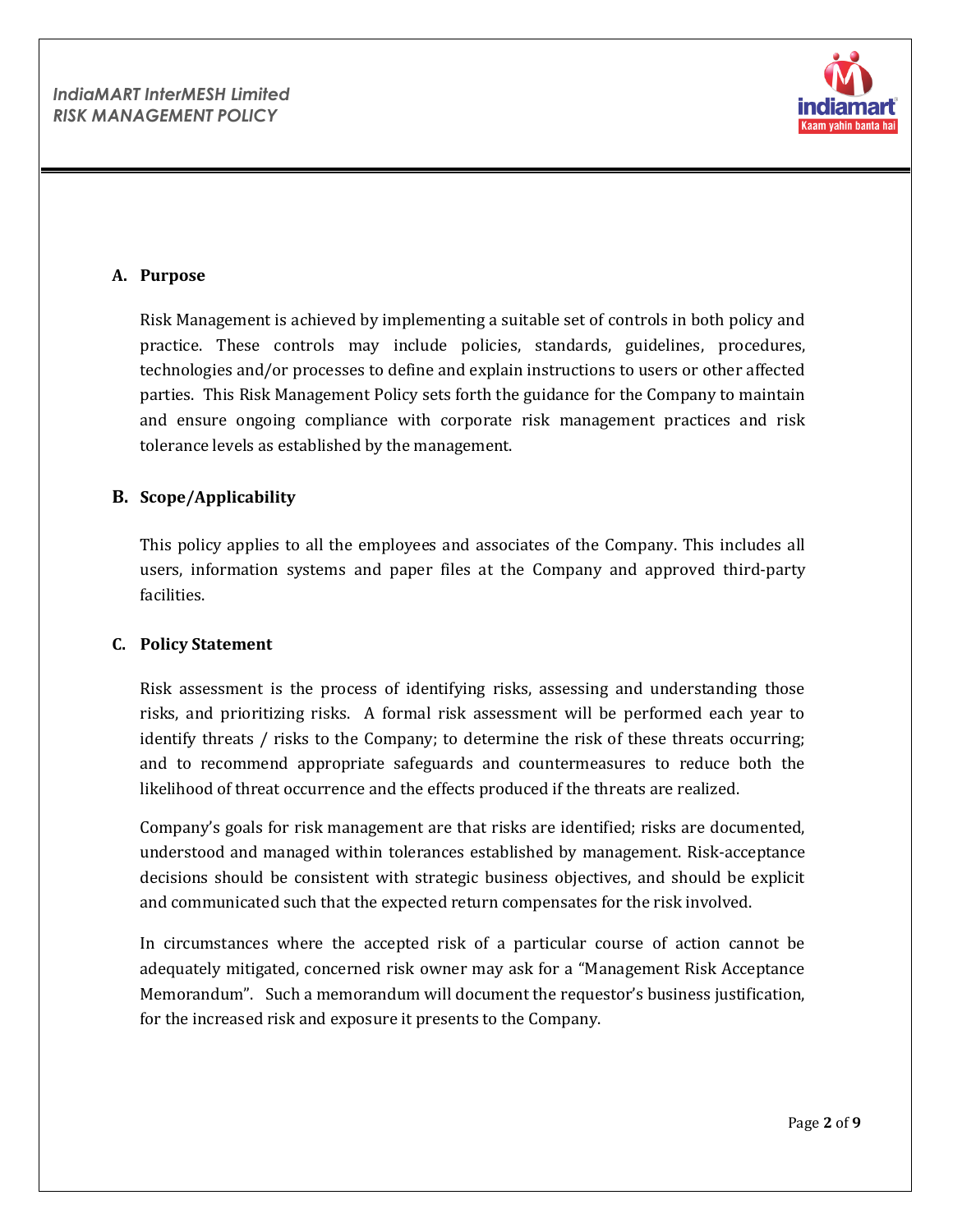

# <span id="page-2-0"></span>**D. Coverage**

Coverage of Risk Assessment shall include the following:



#### <span id="page-2-1"></span>**E. Risk Management Process**

Approach for Risk Assessment involves the following steps (identified in consultation with KPMG):

- a. Define Risk measurement scale for the Company.
- b. Identification and assessment of operational risks with the individual Operating Managers and Functional Heads.
- c. Risk measurement as per measurement scale discussed and approved by senior management. The rating scale comprising financial, operational and regulatory criteria was used to identify –
	- i. Risks which are key at Inherent level and Residual level,
	- ii. Risks which are key at Inherent level and non-key at Residual level.
- d. Risk prioritization: Prioritized risks to be reviewed by the Corporate Management Committee, Risk Management Committee and Audit Committee of the Board. Risk mitigation strategies to be documented and monitored periodically by management.
- e. Risk monitoring: Management process established for bi-annual evaluation of key risks in light of internal and external business changes. In order to facilitate this, management needs to –
	- i. Establish key risk indicators and metrics for key and non key risks in order to ensure risk levels are within established thresholds
		- Identify critical data points and data sources,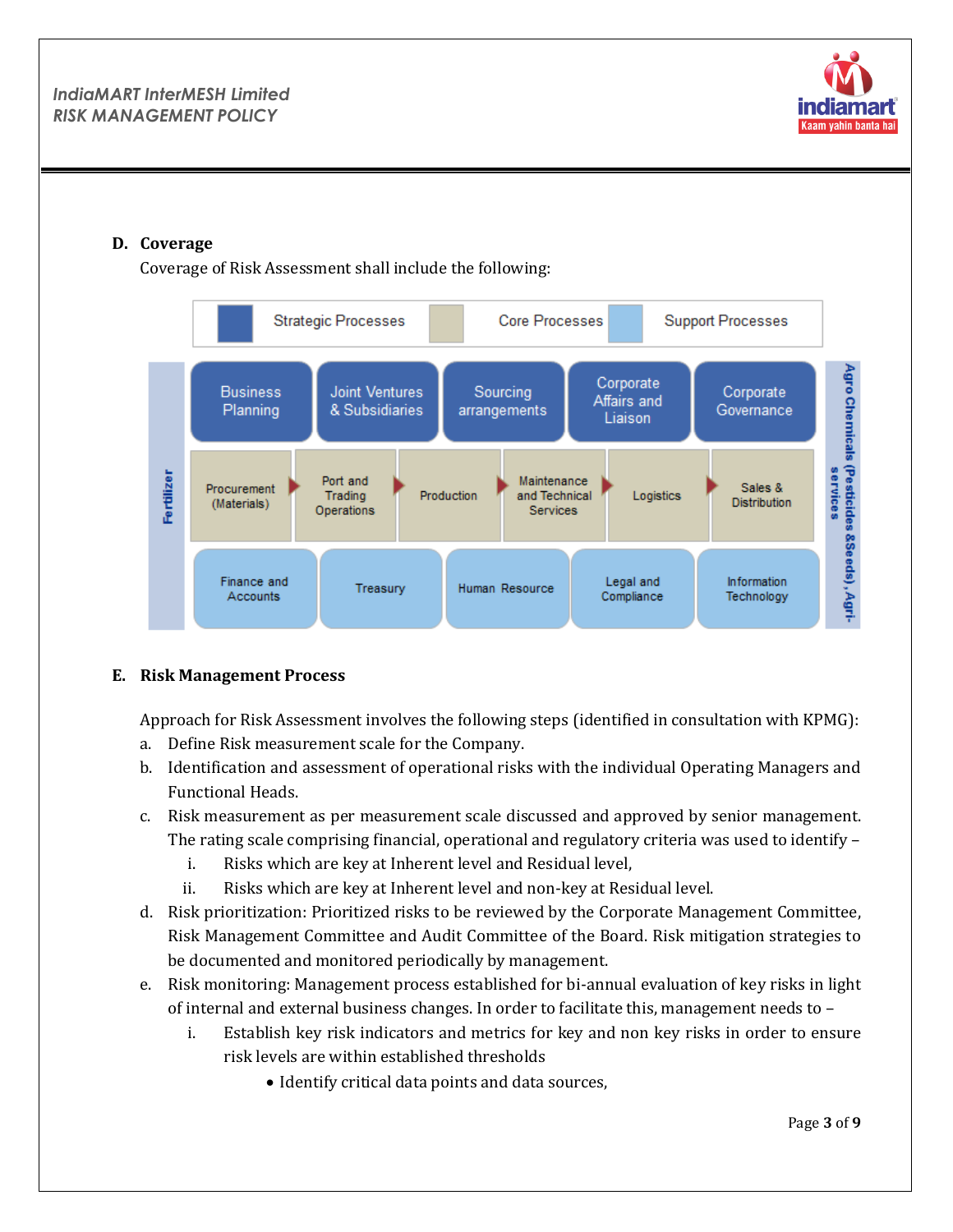

- Collate data over specific period of time, and
- Analyse data to develop thresholds.
- ii. Assess the adequacy and operating effectiveness of mitigating controls.
- iii. Review of updates to risk register by respective functions as a result of bi-annual inhouse review to identify and evaluate new risks, if any.
- iv. Periodical review of updates to risk register and risk monitoring system by outside agency
- f. The outcome of these risk reviews to be periodically reviewed by Risk Management Committee and reported to the Board of Directors and Audit Committee.

| <b>Phase I: Planning</b>                       | <b>Activities</b>                                                                                                                                                                                                                                     | <b>Deliverables</b>                                              |  |
|------------------------------------------------|-------------------------------------------------------------------------------------------------------------------------------------------------------------------------------------------------------------------------------------------------------|------------------------------------------------------------------|--|
| Creating<br>Content<br><b>Creating Process</b> | Define project approach<br>×<br>· Kick-off project<br>Obtain approval on a detailed work plan<br>٠<br>Develop project briefing materials<br>×<br>Gather information and documentation<br>×.<br>Develop risk rating scale<br>×.                        | Detailed work plan<br>×.<br><b>Risk Rating Scale</b><br>٠        |  |
| <b>Phase II: Risk Assessment</b>               | <b>Activities</b>                                                                                                                                                                                                                                     | <b>Deliverables</b>                                              |  |
| Creating<br>Content<br><b>Creating Process</b> | • Understand business processes<br>Conduct interviews with functional<br>management<br>Define business process framework<br>٠<br>Assessment of risk as perscale<br>٠<br>parameters<br>Preparing risks register<br>٠<br><b>Prioritizing risks</b><br>٠ | <b>Risk Registers</b><br>٠<br><b>Prioritizing key risks</b><br>٠ |  |

#### **Detailed process for Risk Assessment is as under:**

#### **a) Establish the Context**

The key step here is to chart out objectives of risk management process. It involves understanding the nature of risk and its associated factors (external/ internal)

**External risks** involve risks which are beyond the control of the organization. An indicative list is as follows:

- Slowdown in economic growth of the Country
- Fluctuations in the foreign currency exchange rate risk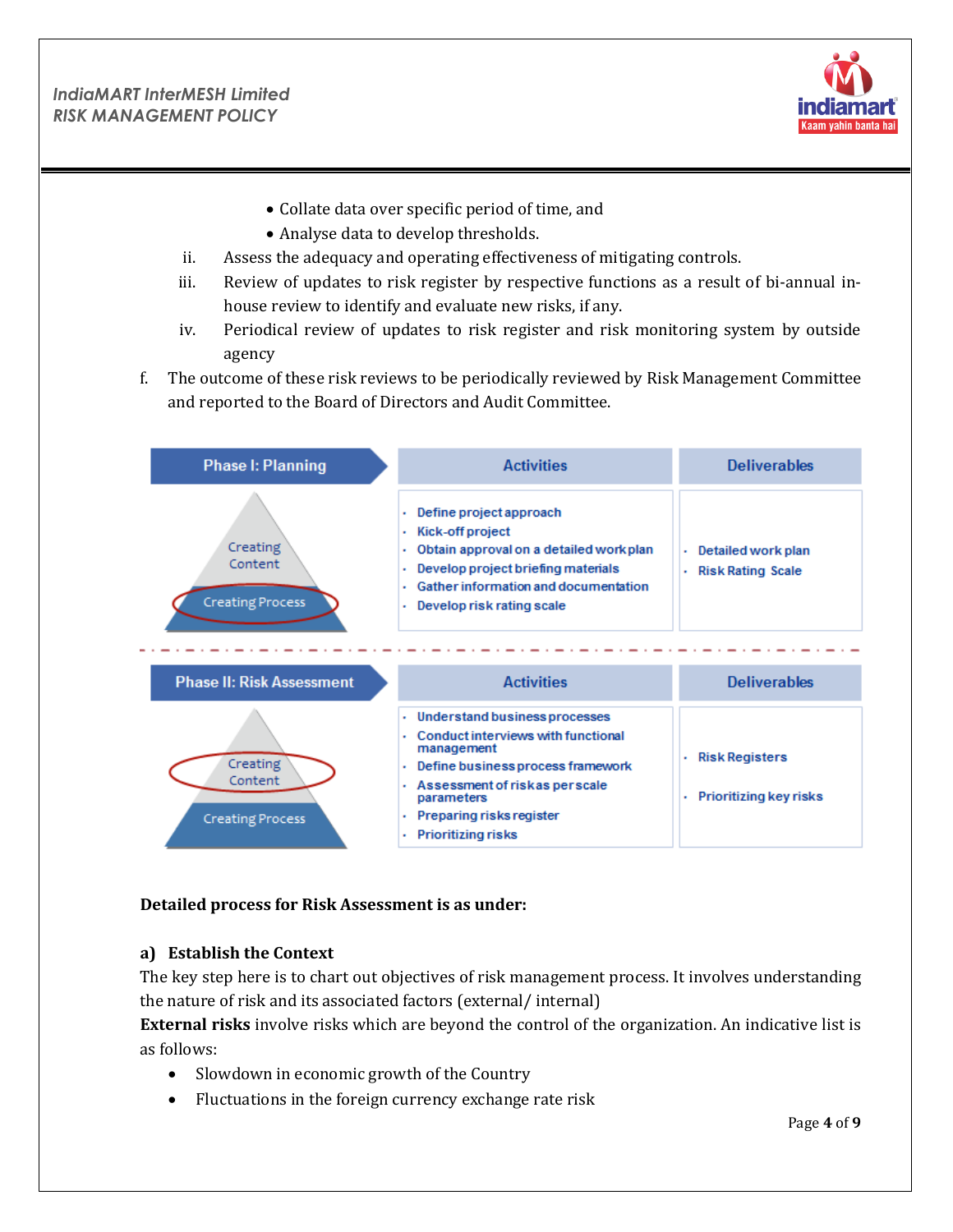

- Threat to business continuity in the eventuality of disasters like riots, war with enemies, uncertainties of nature like floods, earthquakes, drought etc
- Unfavourable changes in government policies or lack of political support

**Internal risks** involve inability to perform despite favorable conditions prevailing in the market. An indicative list is as follows:

- Key Man risk, i.e. sudden/ unplanned/ long / permanent absence of the key managerial personnel
- Noncompliance / violation of various laws applicable to the Company
- Use of obsolete technology
- Inability to anticipate and meet customer requirements
- $\bullet$  Financial risk

## **b) Risk Identification**

Risk identification sets out to identify an organization's exposure to uncertainty. Risks are being identified keeping in mind the market in which the company operates, the legal, social, political and cultural environment in which it exists, as well as the development of a sound understanding of company's strategic and operational objectives, including factors critical to its success and the threats and opportunities related to the achievement of these objectives.

The process owners of each business process identify the different type of risks that effects/ may effect their business process. The risks identified are categorized as:

- Environment Risk
- Business Interruption Risk
- Legal Non Compliance Risk
- Operational Risk
- Investment Risk
- Efficiency Risk
- Profit Risk
- Asset Health Risk
- Subsidy Risk

# **c) Risk Analysis**

The risks that are being identified are displayed in a structured format in the Risk Registers. The Risk Registers facilitate the description and assessment of risks. The maintenance of Risk Registers is the responsibility of the Internal Audit Department. The same are updated/ reviewed basis the inputs received from the divisional heads.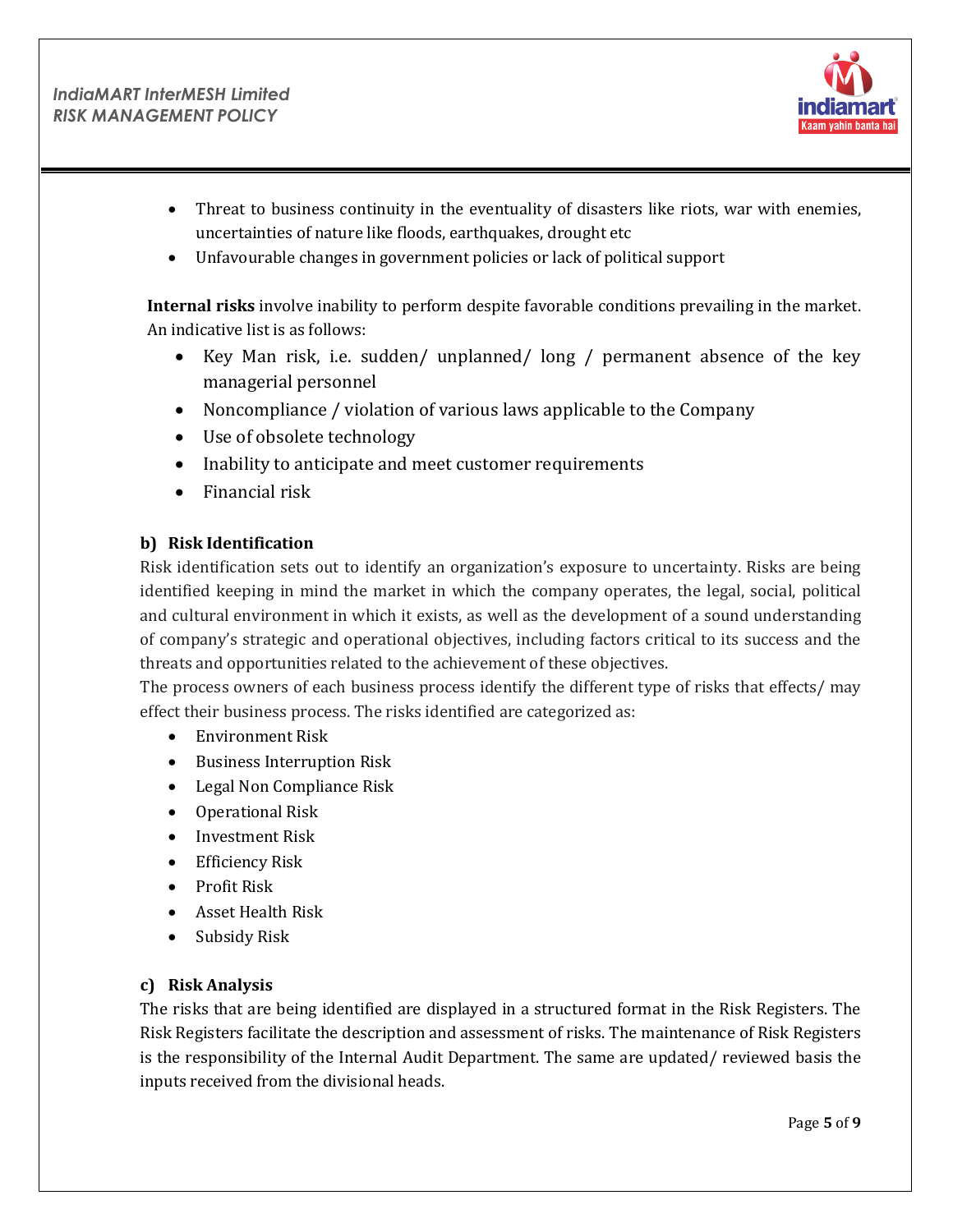

Organization has drafted the Risk Framework and Risk Registers. Each risk identified is further classified as Key Risk or Non Key Risk based on the ratings as per following risk measurement scale (will need to be modified annually and to be pre-approved by Risk Management Committee).

| Impact                                                                                                                                                                                                                           | 1                                                                                                                                        | $\overline{2}$                                               | $\overline{\mathbf{3}}$                     | $\overline{A}$                                                                                  | 5.                                                                                              |
|----------------------------------------------------------------------------------------------------------------------------------------------------------------------------------------------------------------------------------|------------------------------------------------------------------------------------------------------------------------------------------|--------------------------------------------------------------|---------------------------------------------|-------------------------------------------------------------------------------------------------|-------------------------------------------------------------------------------------------------|
|                                                                                                                                                                                                                                  | Insignificant                                                                                                                            | <b>Minor</b>                                                 | <b>Moderate</b>                             | <b>Major</b>                                                                                    | <b>Severe</b>                                                                                   |
| <b>Strategic - Fertilizers</b>                                                                                                                                                                                                   |                                                                                                                                          |                                                              |                                             |                                                                                                 |                                                                                                 |
| <b>Impact on Profit</b>                                                                                                                                                                                                          | 1%                                                                                                                                       | $>1\%$ (2 Cr)                                                | >3.5% (8 Cr)                                | >7% (16 Cr)                                                                                     | $>10\%$ (23 cr)                                                                                 |
|                                                                                                                                                                                                                                  | Basis: Average YoY % change in actual sales volume in 2010-11 and projected profit till 2012-13; Value basis: PBT in 2010-11 of 239.4 Cr |                                                              |                                             |                                                                                                 |                                                                                                 |
| Impact on Sales/Turnover (MT)                                                                                                                                                                                                    |                                                                                                                                          |                                                              |                                             |                                                                                                 |                                                                                                 |
| - Indigenous Fertilizers                                                                                                                                                                                                         | 1%                                                                                                                                       | $1 - 3%$                                                     | 3.5-7%                                      | 7-10%                                                                                           | >10%                                                                                            |
| - Traded Fertilizers                                                                                                                                                                                                             | 1%                                                                                                                                       | $1 - 5%$                                                     | 5-10%                                       | 10-15%                                                                                          | >15%                                                                                            |
| <b>Basis: Management discussion</b>                                                                                                                                                                                              |                                                                                                                                          |                                                              |                                             |                                                                                                 |                                                                                                 |
| <b>Business Interruption</b>                                                                                                                                                                                                     |                                                                                                                                          |                                                              |                                             |                                                                                                 |                                                                                                 |
| Stream days lost (excluding annual shutdown)                                                                                                                                                                                     |                                                                                                                                          | <7 days                                                      | 7-15 days                                   | >15 days                                                                                        | >15 days                                                                                        |
| No. of business interruptions                                                                                                                                                                                                    |                                                                                                                                          |                                                              | 1                                           | >2                                                                                              | >2                                                                                              |
| <b>Basis: Management discussion</b>                                                                                                                                                                                              |                                                                                                                                          |                                                              |                                             |                                                                                                 |                                                                                                 |
| <b>Environment, Health and Safety</b>                                                                                                                                                                                            |                                                                                                                                          |                                                              |                                             |                                                                                                 |                                                                                                 |
| Environmental                                                                                                                                                                                                                    |                                                                                                                                          |                                                              |                                             |                                                                                                 | Anv instance of<br>environmental damage                                                         |
| <b>Health and Safety</b>                                                                                                                                                                                                         |                                                                                                                                          | Single injury                                                | Multiple injuries                           | Single fatality                                                                                 | Multiple fatalities                                                                             |
| <b>Other Strategic</b>                                                                                                                                                                                                           |                                                                                                                                          |                                                              |                                             |                                                                                                 |                                                                                                 |
| Reputation                                                                                                                                                                                                                       | <b>Localised complaints</b>                                                                                                              | Repetitive public<br>complaints                              | Localised negative<br>media coverage        | 1. Nationalised negative<br>media coverage<br>2. Disruption of customer<br>/investor confidence | 1. Nationalised negative<br>media coverage<br>2. Disruption of customer<br>/investor confidence |
| Availability to attract, train and retain talent<br>Attrition % at the following levels:<br>Senior Management ("SM")<br>Middle Management ("MM")<br>Lower Management ("LM")<br><b>Basis: Average attrition over last 3 years</b> | LM: 1-3%                                                                                                                                 | $LM: 3-5%$                                                   | SM: 1-2%<br>MM: 2-3%<br>LM: 5-7%            | $SM:2 - 3%$<br>MM: 3-4%<br>LM: 7-9%                                                             | $SM: > 3\%$<br>MM: > 4%<br>LM: >9%                                                              |
| Compliance                                                                                                                                                                                                                       |                                                                                                                                          |                                                              |                                             |                                                                                                 |                                                                                                 |
| Prosecution for FCO. Weights and Measures Act and<br><b>Packaged Goods Act</b>                                                                                                                                                   | <b>NA</b>                                                                                                                                | <b>NA</b>                                                    | Single compounding per<br>statute           | Double Compounding<br>per statute                                                               | Any prosecution                                                                                 |
| Prosecution under any other act                                                                                                                                                                                                  | <b>NA</b>                                                                                                                                | <b>NA</b>                                                    | <b>NA</b>                                   | <b>NA</b>                                                                                       | Any prosecution of key<br>personnel                                                             |
| Fine/ penalty / penal interest (excluding Income Tax)                                                                                                                                                                            |                                                                                                                                          | <1 Lac                                                       | 1-5 Lacs                                    | 5-7.5 Lacs                                                                                      | >7.5 Lacs                                                                                       |
|                                                                                                                                                                                                                                  | 1                                                                                                                                        | $\overline{2}$                                               | $\overline{\mathbf{3}}$                     | $\boldsymbol{\Lambda}$                                                                          | 5                                                                                               |
|                                                                                                                                                                                                                                  | <b>Unlikely</b>                                                                                                                          | Rare                                                         | Moderate                                    | Likely                                                                                          | <b>Almost Certain</b>                                                                           |
| Probability                                                                                                                                                                                                                      | Theoretically possible.<br>but not expected to<br>occur                                                                                  | Unlikely to occur at<br>anytime in the<br>foreseeable future | Likely to happen in the<br>next 3 - 5 years | Highly likely to happen<br>in the next 2-3 years                                                | Certain to happen in the<br>next 12 months                                                      |

All the risks are reviewed by the members of Risk Management Committee and ratings are decided based on the consensus of the members. In case of any conflict, final rating is decided by the majority votes.

# **d) Risk Evaluation**

When the risk analysis process has been completed, it is necessary to compare the estimated risks against risk criteria which the organization has established. The risk criteria may include associated costs and benefits, legal requirements, socio-economic and environmental factors, concerns of stakeholders, etc. Risk evaluation is used to make decisions about the significance of risks to the organization.

A concerned person has been assigned against each risk, who will be responsible for monitoring and mitigating it.

Way forward are the control measures which management would be taking to mitigate the risks.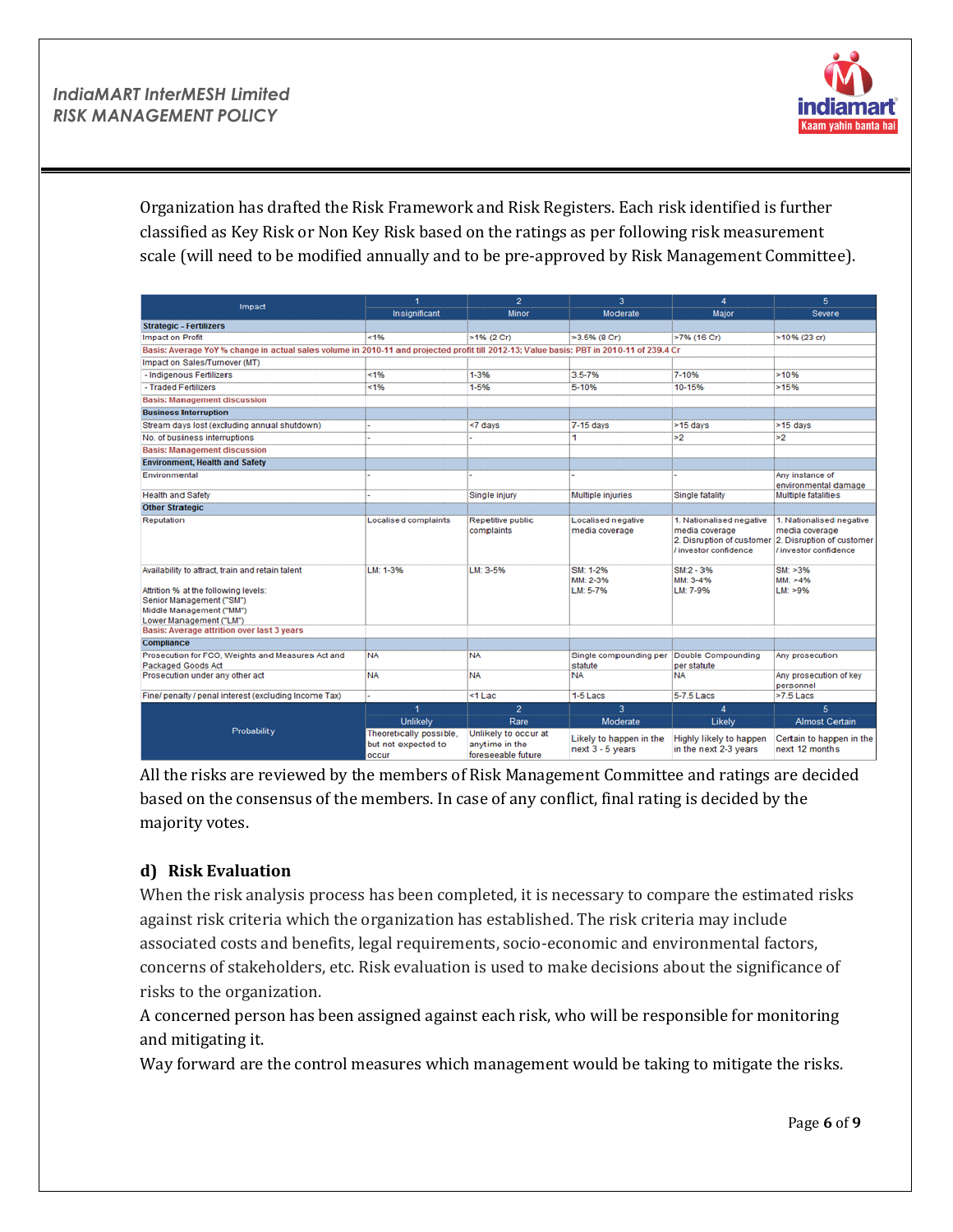

#### **e) Risk Treatment**

Risk treatment is a process of selecting and implementing measures to modify the risk. Risk treatment may include any of the below mentioned measures:

- i. **Accept**: The committee members may decide to the go forward with the existing risk as it is. No mitigation plan may be drafted against such risk as either these risks are governed by the external factors which are not directly under organization's control or the cost of implementing the mitigation plan is higher than the implication of the risk.
- ii. **Transfer**: The risk may be transferred to a third party, wherever needed by taking the insurance cover.
- iii. **Reduce**: The members may agree to draft a mitigation plan against each risk so as to reduce the impact of the same on the organization.

# **f) Risk Reporting and Communication**

- Head Internal Audit organizes the workshop consisting of all Divisional Heads and Department Heads for analyzing the risk registers and conclude on the risk ratings.
- Basis the inputs received in workshop, the key risks are discussed in Risk Management Committee.
- Subsequent to the discussion in Risk Management Committee, the key risks are presented in the Audit Committee and Board (if needed).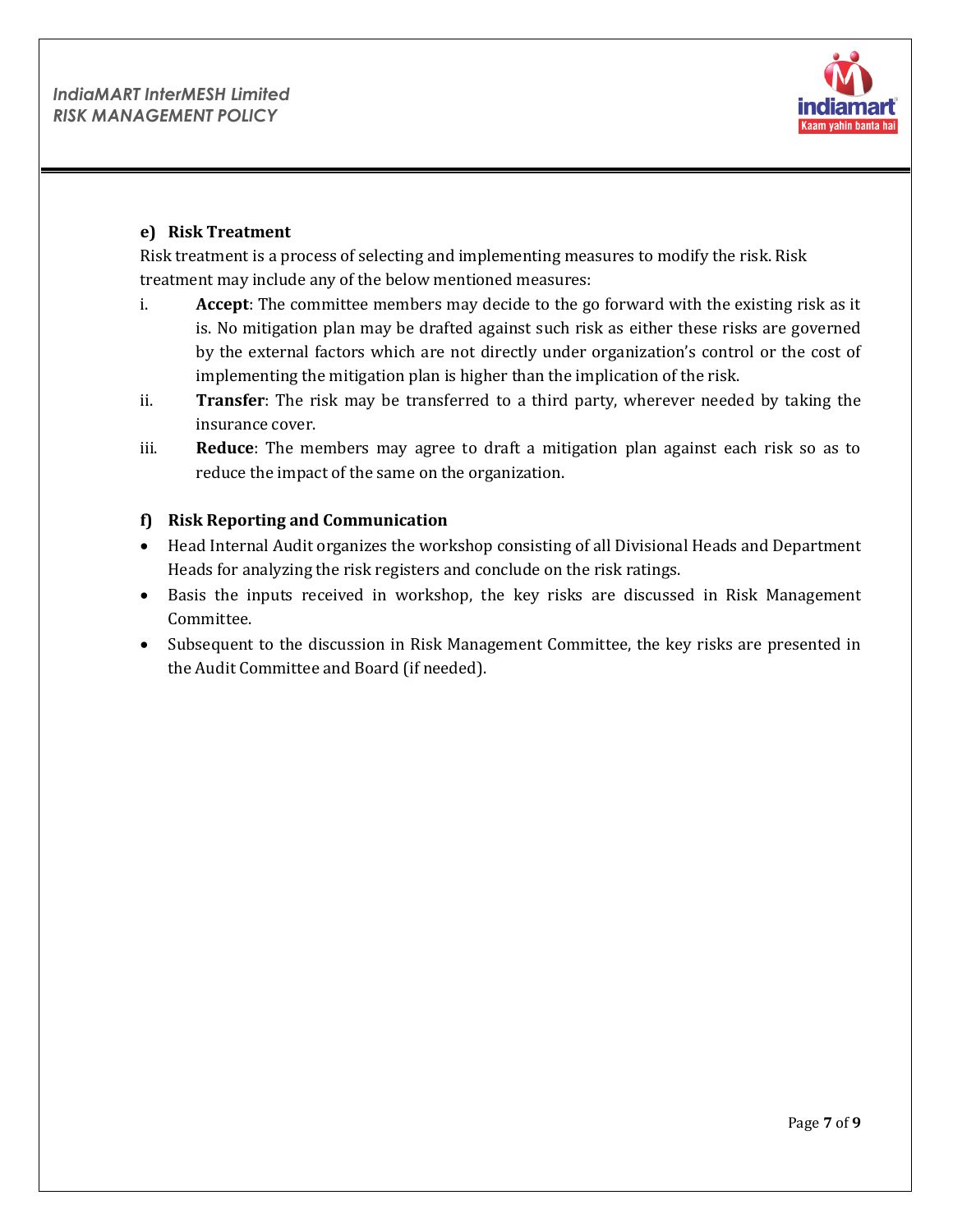![](_page_7_Picture_1.jpeg)

#### <span id="page-7-0"></span>**Glossary**

- a. **Risk:** Risk is the chance of something happening that will have an impact on achievement of the company's objectives. Risk is measured in terms of assessments of likelihood of and impact arising from an event.
- b. **Risk Management:** Risk management is the culture, processes and structures which are directed towards realizing potential opportunities whilst managing adverse effects.
- c. **Risk Management Process:** Risk management process is the systematic application of risk management policies, procedures and practices.
- d. **Inherent Risk:** Risks before mitigation strategies and controls are put in place.
- e. **Residual Risk:** Risk that remains after mitigation strategies and controls are put in place.
- f. **Key Risk:** Key risks are the risks which are significant for the company w.r.t operations/ efficiency/ profits/ legal compliances and remains key risks at inherent and residual level.
- g. **Non Key Risk:** Non-Key risks are those which are key risks at inherent level but non key at residual level.
- h. **Risk Management Committee:** Organization has framed a Risk Management Committee comprising of the <Members of Audit Committee>, Managing Director / WTD (if applicable), Chief Financial Officer, Compliance Officer and Divisional Heads. Company Secretary shall be Secretary to the Committee and Head - Internal Audit / Management Assurance shall be Permanent Invitee to the Committee.